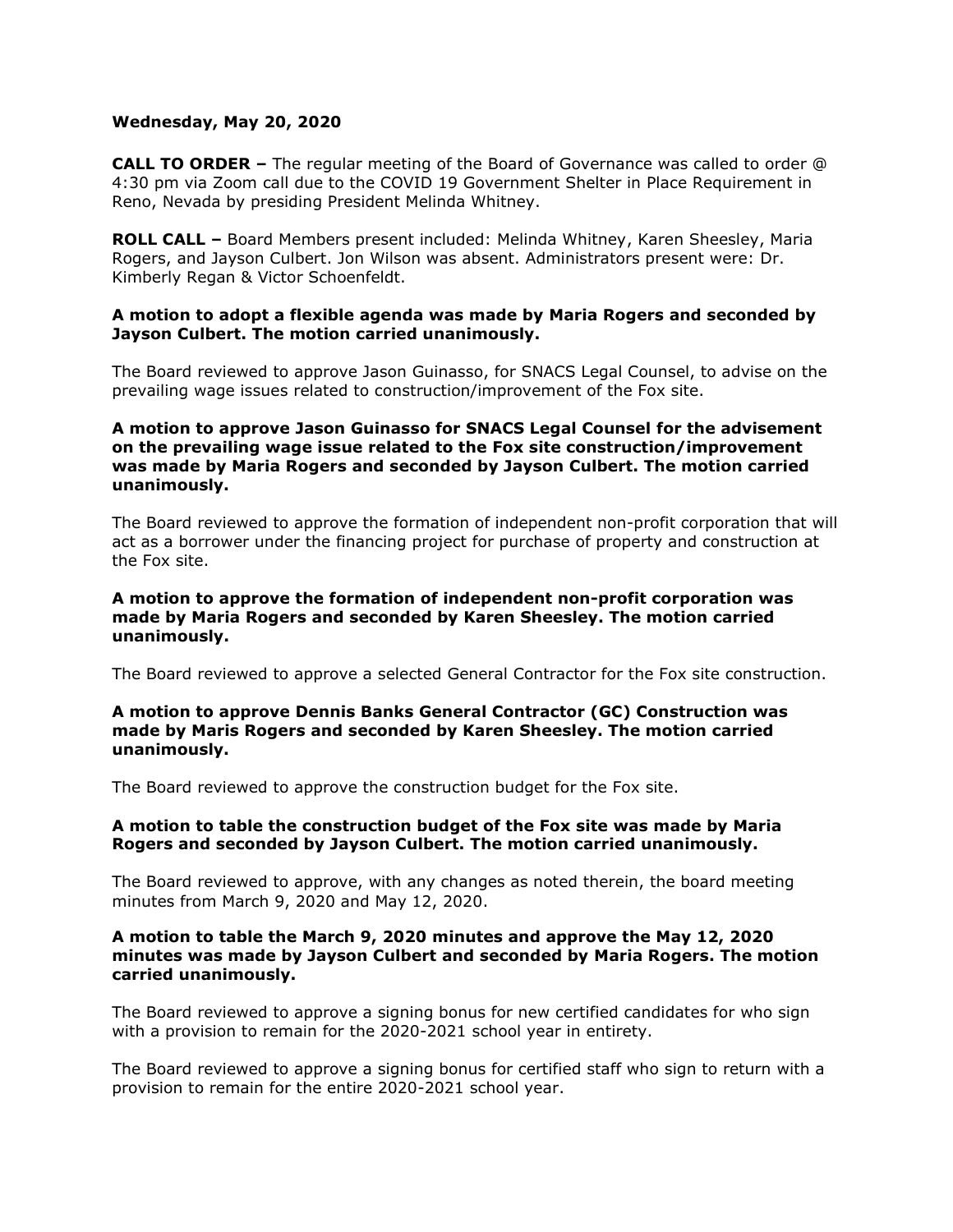The Board reviewed to approve the extended day pay for certified staff who remained during the full 2019-2020 school year and return for the 2020-21 school year.

**A motion to approve a signing bonus for new certified candidates who sign with a provision to remain for the entirety of the 2020-2021 school year; and a motion to approve a signing bonus for certified staff who sign to return with a provision to remain for the entire 2020-2021 school year; and a motion to approve the extended day pay for certified staff who remained for the full 2019-2020 school year and return for the 2020-2021 school year was made by Maria Rogers and seconded by Karen Sheesley. The motion carried unanimously.**

The Board reviewed to approve and offer contracts for certified staff for the 2020-2021 school year as 1-year only positions pending enrollment and budget projections.

## **A motion to approve Kari Propeck as a 1-year only certified special education teacher and Amy Verbeke as a 1-year only certified teacher (pending her Nevada Teaching Licensure) was made by Maria Rogers and seconded by Karen Sheesley. The motion carried unanimously.**

The Board reviewed to approve a revised 5-year projection based on economic forecast and anticipated budget cuts due to the COVID-19 shutdown.

## **A motion to table the revised 5-year economic projection and anticipated budget cuts was made by Maria Rogers and seconded by Karen Sheesley. The motion carried unanimously.**

The Board reviewed and discussed the status of the loan forbearance with WAB.

This item was for discussion only.

The Board reviewed and discussed updates on the bond process related to the Fox site.

This item was for discussion only.

**Executive Directors Report: No comments noted**

**Education Director Discussion: No comments noted** 

**PUBLIC COMMENTS:**

**No additional comments noted.**

#### **BOARD REPORTS/REQUESTS:**

**No comments noted.**

**ANNOUNCEMENT OF MEETINGS** The next regularly scheduled meeting date is May 28, 2020 @ 4:30 pm.